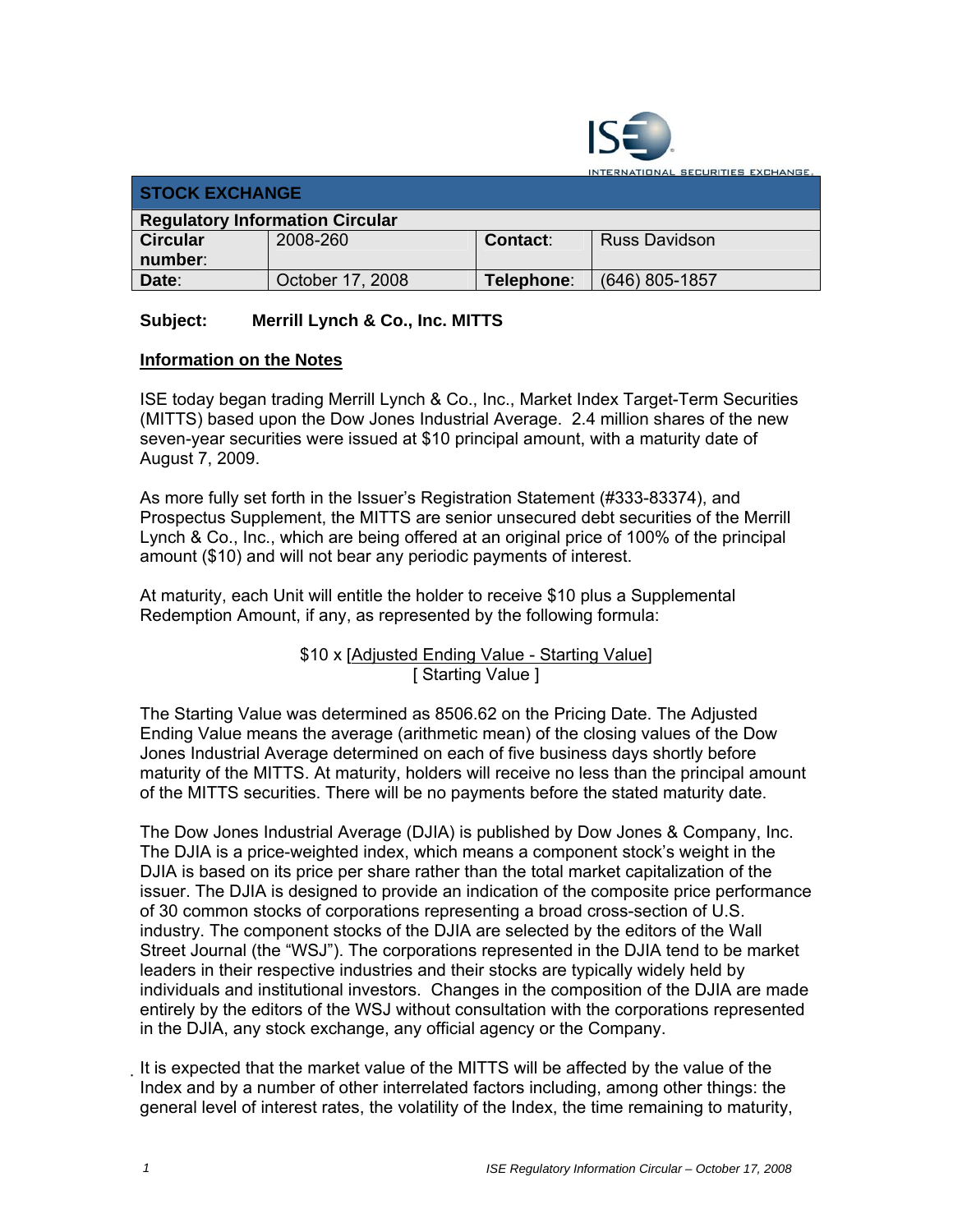the dividend yields on the stocks comprising the Index, and the credit rating of the Issuer.

A beneficial owner of the Securities may receive no Supplemental Amount at maturity, or a Supplemental Redemption Amount that is below what the Companies in the index would pay as interest on a senior debt security with a similar maturity as that of the MITTS. The return of principal of the MITTS at maturity and the payment of the Supplemental Redemption Amount, if any, may not reflect the full opportunity costs implied by inflation or other factors relating to the time value of money.

The return a holder will receive on the MITTS, if any, will not be the same as the return that you would earn if you actually owned each of the common stocks underlying the Index and received the dividends paid on those stocks.

Ownership of the MITTS will be maintained in book-entry form by or through The Depository Trust Company. Beneficial owners of MKO will not have the right to receive physical certificates evidencing their ownership under very limited circumstances.

MKO will be quoted and trade as an equity issue in round lots of 100, and will trade "flat" without accrued interest.

Trading in the shares on ISE is on a UTP basis and is subject to ISE equity trading rules. The shares will trade from 9:00 a.m. until 4:00 p.m. Eastern Time. Equity Electronic Access Members ("Equity EAMs") trading the shares during the Pre-Market Session are exposed to the risk of the lack of the calculation or dissemination of underlying index value or intraday indicative value ("IIV"). For certain derivative securities products, an updated underlying index value or IIV may not be calculated or publicly disseminated in the Pre-Market hours. Since the underlying index value and IIV are not calculated or widely disseminated during Pre-Market hours, an investor who is unable to calculate implied values for certain derivative securities products during Pre-Market hours may be at a disadvantage to market professionals.

Equity EAMs also should review NASD Notice to Members 03-71 for guidance on trading these products. The Notice reminds members of their obligations to: (1) conduct adequate due diligence to understand the features of the product; (2) perform a reasonable-basis suitability analysis; (3) perform customer-specific suitability analysis in connection with any recommended transactions; (4) provide a balanced disclosure of both the risks and rewards associated with the particular product, especially when selling to retail investors; (5) implement appropriate internal controls; and (6) train registered persons regarding the features, risk and suitability of these products.

**This Regulatory Information Circular is not a statutory Prospectus. Equity EAMs should consult the Trust's Registration Statement, SAI, Prospectus and the Fund's website for relevant information.**